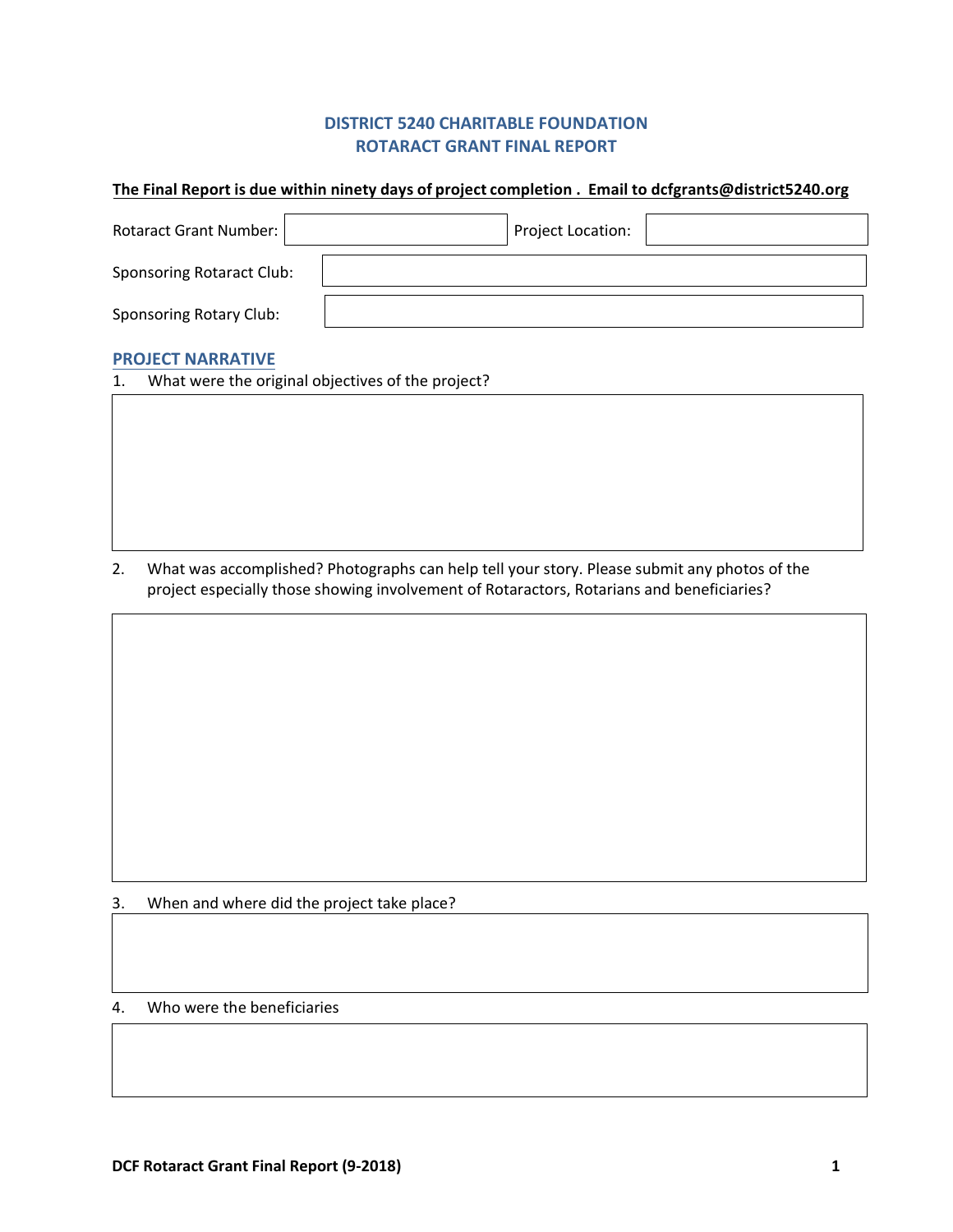### **ROTARIAN INVOLVEMENT AND OVERSIGHT**

- 1. How many Rotarians/Rotaractors participated in the project?
- 
- 2. How did Rotaractors and Rotarians oversee the project?

## **FINANCIAL STATEMENT**

Itemized Expenses – Include receipts or justification for each expense claimed.

Identify changes, if any, from the approved grant application

| If the currency of the expenses is not in US Dollars, include the exchange rate 1 USD = |          |             |
|-----------------------------------------------------------------------------------------|----------|-------------|
| Expense                                                                                 | Supplier | Cost (US\$) |
|                                                                                         |          |             |
|                                                                                         |          |             |
|                                                                                         |          |             |
|                                                                                         |          |             |
|                                                                                         |          |             |
|                                                                                         |          |             |
|                                                                                         |          |             |
|                                                                                         |          |             |
| <b>Total Project Cost</b>                                                               |          |             |
| <b>Amount Requested From DCF</b>                                                        |          |             |